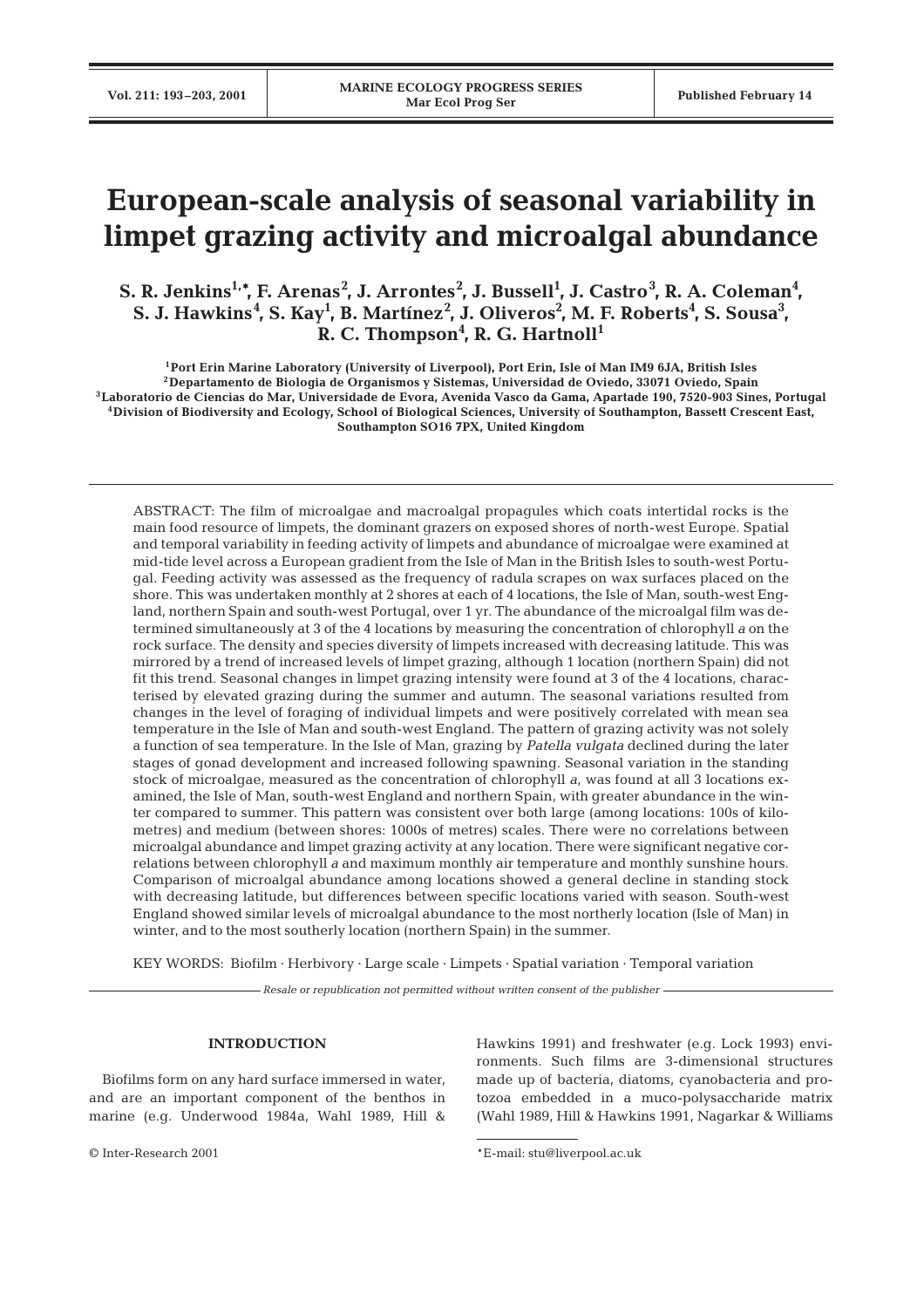1997). The microbial film which coats intertidal rock surfaces may make an important contribution to primary production in this habitat and provides a food resource for microphagous grazers such as limpets. In addition, the film provides the site of first attachment and early growth of settling macroalgae and sessile invertebrates. Despite the importance of this biofilm in community dynamics of rocky shores (see Raffaelli & Hawkins 1996 for review) it has received relatively little attention, mainly because of technical difficulties in sampling and quantification (MacLulich 1986, Hill & Hawkins 1990, Nagarkar & Williams 1997). Difficulties in the identification of the components of epilithic microbial communities have limited detailed taxonomic studies in intertidal habitats (but see Potts 1980, Whitton & Potts 1982, Nagarkar & Williams 1999).

Description of spatial patterns in epilithic microalgal films has been limited mainly to studies over the vertical gradient of the shore (e.g. Aleem 1950, Castenholz 1963, Underwood 1984a, MacLulich 1987) and effects of microhabitat variation (Hill & Hawkins 1991, Williams 1994). Seasonal variation has been more extensively studied. High levels of microalgal abundance in late autumn and winter relative to summer have been recorded at a range of locations world-wide, in Australia (Underwood 1984a, MacLulich 1987), Japan (Fuji et al. 1991), Britain (Aleem 1950, Hill & Hawkins 1991) and North America (Nicotri 1977).

In the north-east Atlantic, the dominant grazers on exposed rocky shores are patellid limpets (Lewis 1964). *Patella* spp. are microphagous grazers and consumption of the epilithic microbial film with associated algal propagules regulates the level of macroalgal recruitment (see Hawkins et al. 1992 for review). The role of limpets in structuring macroalgal communities is well known, but the relationship between limpets and their food supply, epilithic microalgae, has received less attention (but see Branch & Branch 1980, Creese & Underwood 1982, Underwood 1984b). Seasonal and spatial variation in food resources could clearly have important implications for population dynamics and life history strategies of microphagous gastropods (Bosman & Hockey 1988). Also, grazers may have an important role in mediating spatial and temporal variation in the microbial film (Thompson 1996).

Concurrent sampling of microalgal abundance and grazing effort of dominant microphagous grazers has been undertaken previously in the Isle of Man (Thompson 1996). A clear seasonal cycle of foraging effort in the limpet *Patella vulgata* and microalgal abundance was demonstrated, although no relationship between the 2 variables was apparent. Patellid limpets are abundant on exposed rocky shores along the Atlantic coast of Europe. We aimed to determine whether the seasonal patterns of microalgal abundance and limpet foraging effort recorded on the Isle of Man are general on a European scale. In addition, this study enabled determination of how microalgal standing stock and the level of grazing intensity on exposed rocky shores changes over a latitudinal gradient.

Measurement of microalgal abundance on hard substrata may be undertaken in a variety of ways. Direct observation of the film using light or fluorescent microscopy (e.g. Castenholz 1963, Nicotri 1977, Underwood 1984a, MacLulich 1986), scanning electron microscopy (e.g. MacLulich 1986, 1987, Hill & Hawkins 1990) and, more recently, confocal microscopy (Norton et al. 1998) has been used with some success. However, such techniques are time-consuming and inappropriate for the quantification of microalgae in large numbers of samples. Chlorophyll has been used by a number of workers as an indirect estimate of microalgal abundance in epilithic films (e.g. Castenholz 1963, Nicotri 1977, Underwood 1984a, MacLulich 1986, 1987). Such an approach has been justified by demonstration of correlations between chlorophyll concentration and algal cell abundance in intertidal habitats at a range of locations (Underwood 1984a, Fuji et al. 1991, Hill & Hawkins 1991). Analysis of chlorophyll *a* (chl *a*) was undertaken in our study using the 'standard' method proposed by Thompson et al. (1999) for epilithic microalgae.

An additional aim of this study was to examine the relationship between the breeding cycle and grazing effort in *Patella vulgata*. Orton et al. (1956) speculated that gonad development in *P. vulgata* during autumn resulted in a decline in feeding activity and reduction in gut volume owing to the limited internal space available following increased gonad size. A decline in feeding activity in late summer has been confirmed (Thompson 1996), and here we tested the hypothesis that spawning in *P. vulgata* is followed by a rapid increase in feeding activity.

# **MATERIAL AND METHODS**

**Study sites.** Sampling was undertaken at 4 European locations, the Isle of Man, south-west England, northern Spain and south-west Portugal, covering approximately 1600 km of latitude (Fig. 1). All locations were in fully saline environments with maximum tidal ranges of 6.0 m (Isle of Man), 4.5 m (south-west England), 4.3 m (northern Spain) and 3.7 m (south-west Portugal). At each location, 2 exposed rocky shores were selected. Across this latitudinal gradient, such shores are dominated at mid-tide level by barnacles and patellid limpets, with a variable but generally lowmoderate cover of fucoid algae. For descriptions of shores see references listed in Fig. 1.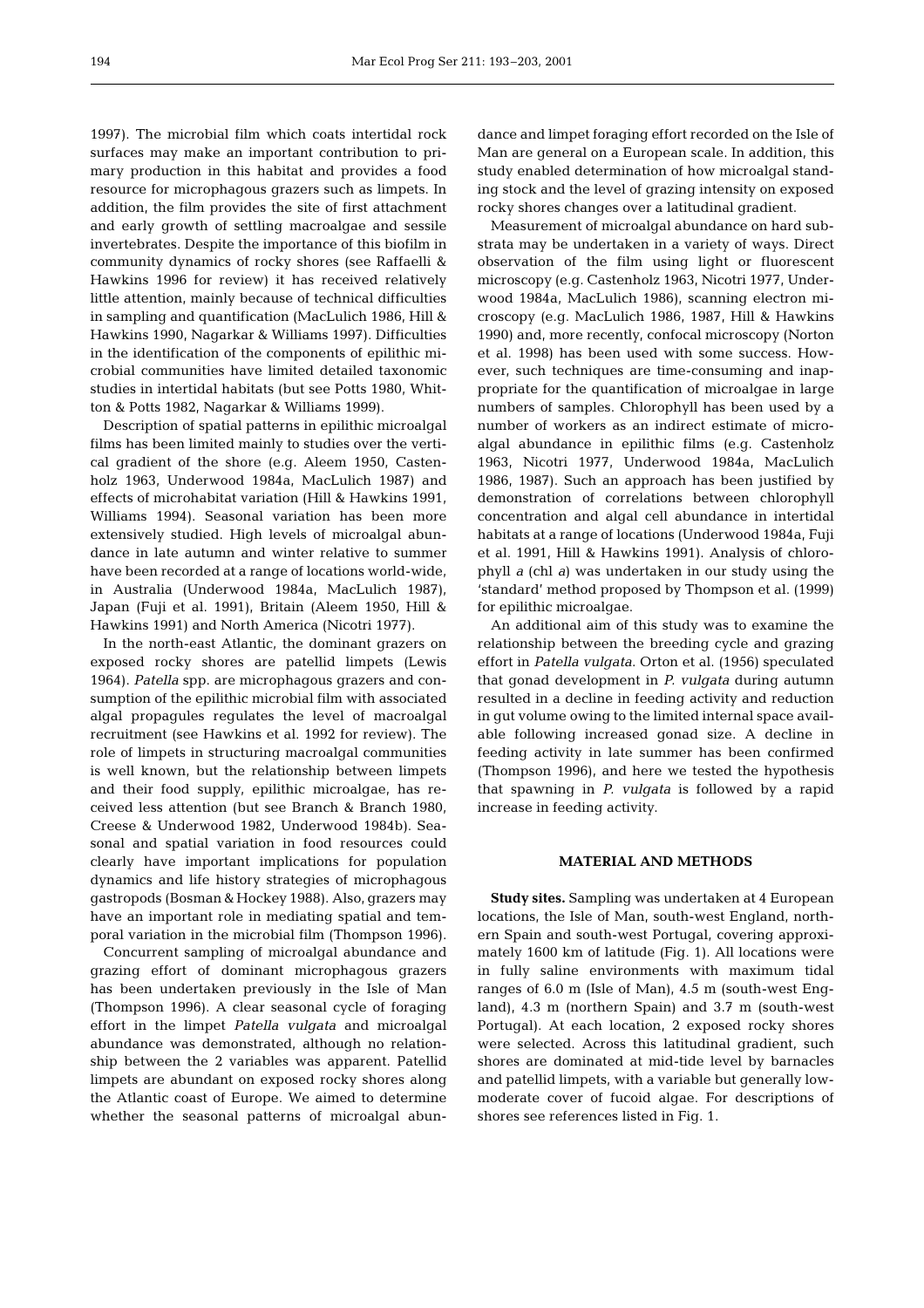

| LUUUUUI              | <u>UHULUJ</u>                   | ווטווניט ו                                                                | <b>TUI GUUUIIDUUII JUU.</b> |
|----------------------|---------------------------------|---------------------------------------------------------------------------|-----------------------------|
| A, Isle of Man       | Port St Mary<br>Derbyhaven      | 54°4'N, 4°44'W<br>54° 5' N. 4° 36' W                                      | Hartnoll & Hawkins (1985)   |
| <b>B. SW England</b> | Heybrook<br>Prawle              | 50° 19' N, 4° 07' W Evans (1947)<br>$50^{\circ}$ 12' N, $3^{\circ}$ 43' W |                             |
| C. N Spain           | Artedo<br>Campiello             | 43° 34' N, 6° 11' W Arrontes (1993)<br>43° 33' N, 6° 24' W                |                             |
| D, SW Portugal       | Oliveirinha<br><b>Nascedios</b> | 37° 53' N. 8° 48' W<br>37° 41' N. 8° 48' W                                |                             |
|                      |                                 |                                                                           |                             |

Fig. 1. Map showing positions of the 4 sampling locations in north-west Europe. A: Isle of Man; B: south-west England; C: northern Spain; D: south-west Portugal

**Limpet grazing activity.** Grazing activity was assessed using the method developed by Thompson et al. (1997), which relies on the distinctive marks made by the feeding apparatus of marine molluscan herbivores. These grazing marks can be recorded on discs of wax placed into pre-formed holes in the rock surface and grazing activity quantified by assessing the area of wax surface scraped.

*Validation of method:* Further validation of this technique was carried out by assessing the response of *Patella vulgata* to wax discs using video analysis. A large marine pond at Port Erin Marine Laboratory with a semi-natural tidal cycle and a resident population of limpets was used. An underwater video camera connected to a time-lapse recorder was attached to a frame which was then bolted to the vertical wall of the pond. The system was equipped with underwater lights covered with a red filter. The camera had a  $0.7 \text{ m}^2$ field of view of the wall, which encompassed the home-scar positions of 11 limpets. Fifteen wax disc holes were interspersed between the 11 limpets, which were within the field of view. To increase the number of limpet-wax disc encounters, a 30 mm-high fence of plastic-coated wire mesh was fixed to enclose the 11 home scars within an area of  $0.42 \text{ m}^2$ . The resulting density of 26 limpets  $m^{-2}$  was typical of limpet populations at this location. Wax discs were deployed for 2 separate periods of 7 d separated by a period of 4 d; each of these periods was filmed continuously.

Video records were analysed to evaluate the response of foraging limpets to encounters with wax discs and to determine whether the type of response changed over time. Responses were scored as (1) rejection: on encountering a wax disc limpets changed direction so as to avoid disc; (2) no response; (3) decreased speed of travel over disc; (4) increased speed of travel over disc. These responses were compared to activity for 15 randomly selected 'control discs' which were allocated positions and marked on acetate covering the video monitor. Responses when limpets encountered these control positions were scored in the same way.

*Seasonal variation:* Seasonal variation in grazing activity of limpets was investigated on the 2 selected shores at all 4 European locations. On each shore, 6 sites, all at least 10 m apart, were chosen at mid-shore level on gently sloping substrata. At each site, an array of 9 holes was drilled within an area of  $2 \text{ m}^2$ . For details on the preparation of holes and of wax discs see Thompson et al. (1997). From April 1997 to July 1998 at approximately monthly intervals, wax discs were placed in the pre-formed holes and retrieved 14 d later. Discs were examined under a binocular microscope using an eyepiece graticule with 25 dots regularly spaced over a circular area. In Portugal, a graticule with 81 regularly spaced dots was used. Grazing marks of limpets were recognised from the descriptions of Thompson et al. (1997), and the area covered by such marks on each disc was estimated by using the graticule dots as 'point intercepts'. Use of the graticule provided an objective means of scoring discs; this was especially important when scoring was undertaken by different people. The average value of 9 discs in each array was calculated to give an estimate of grazing activity at each site. The density of limpets and the proportions of different species were assessed on both shores at each location at intervals over the period of study.

*Relationship with reproductive cycle:* The relationship between the reproductive cycle in *Patella vulgata* and temporal variation in grazing activity was investigated in the Isle of Man by continuing fieldwork beyond July 1998. The same sets of holes were utilised,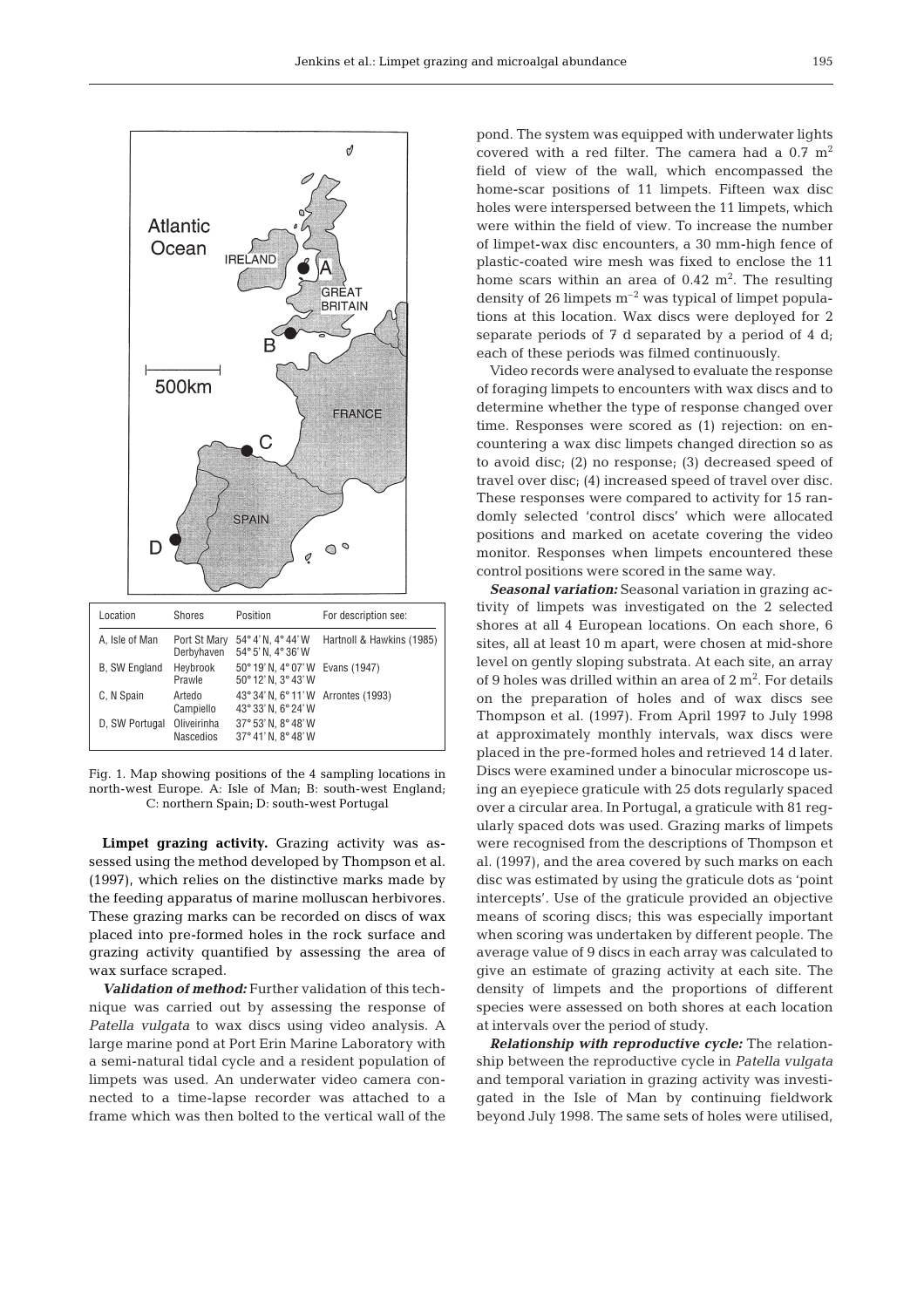and wax discs were deployed over consecutive 2 wk periods from August to the end of November 1998. Over the same period, 50 limpets in the size range 30 to 50 mm were collected approximately weekly from mid-tide level on each of the 2 shores, avoiding areas adjacent to wax disc sites. Limpets were dissected in the laboratory immediately after collection, and gonad development was assessed by the classification scheme of Orton et al. (1956). The mean gonad index was calculated for the limpet population of each shore.

**Microalgal abundance.** At 3 of the 4 locations used to investigate grazing activity (Isle of Man, south-west England and northern Spain) a simultaneous study was made of seasonal variation in abundance of the microalgal film. Chl *a* levels were used as an index of microalgal standing stock.

At each site (6 on each shore) used for estimating limpet grazing activity, 3 samples of rock, each with a surface area of at least  $4 \text{ cm}^2$ , were removed at monthly intervals using a hammer and small chisel. Samples of rock were taken from areas of open substrate devoid of macroalgae or sessile invertebrates and as close to the arrays of wax discs as possible. To limit the confounding effect of surface rugosity on estimates of chl *a*, only smooth areas of rock were selected. The amount of chl *a* in each sample was estimated as follows: samples were initially washed and hydrated in filtered sea water. Extraction was made using cold methanol over a period of between 5 and 24 h and absorbance of the resulting solution was determined at 665 and 750 nm. The surface area of each rock sample was determined by image analysis, and the level of chl *a* per unit area of rock surface was calculated. For full details of methodology see Thompson et al. (1999).

A comparison between chl *a* estimates obtained by different laboratories was made in order to confirm that any differences between locations were the result of geographic variability in the microbial film and not in the analytical technique. In May 1998, 9 rock chips were taken from each of 6 sites at an exposed shore on the south coast of England. For each site the chips were divided randomly into 3 groups and a total of 18 chips was sent to each laboratory. Samples were packed in ice and analysed within 5 d of collection.

**Physical variables.** Air and sea temperatures, experienced by organisms on both shores at all 4 locations, were recorded using Hugrun™ mini temperature recorders. These were programmed to record temperature every 30 min, and were attached to exposed gently sloping rock substrata at mid-tide level in areas free from algae. Temperatures were thus recorded in full sunlight, approximately 5 mm above the substratum. The temperature recorders were removed from the shore at intervals and the data downloaded. Published tidal curves were used to determine periods of immersion and emersion, allowing air and sea temperature data to be extracted.

**Data analysis.** Data were analysed using ANOVA, and multiple comparisons of levels within significant factors were made using Student-Newman-Keuls (SNK) tests. Cochran's test (Winer 1971) was used to test for heterogeneity of variance.

## **RESULTS**

#### **Limpet grazing activity**

#### Validation of method

There were 168 encounters between foraging limpets and wax discs. In 10% of these encounters limpets made a significant change of foraging direction (Response Type 1) (Fig. 2). Of the 117 encounters with control areas none produced this response. Response Types 3 (slow down) and 4 (speed up) were rare when encountering wax discs, making up <5% of encounters, and even rarer in the controls. In >80% of cases, limpets crossing wax discs showed no change in behaviour. The 11 limpets under scrutiny were exposed to wax discs for two 7 d periods, separated by a 4 d gap. The percentage of encounters per day which resulted in a rejection response showed no trend with time  $(r =$ 0.066,  $n = 14$ ,  $p > 0.8$ ; Fig. 3). Thus, in the short term, limpet reactions did not change with experience.

#### Seasonal variation

The density and species composition of limpets at mid-shore level varied greatly between locations (Table 1). Both species richness and total species den-



Fig. 2. Responses of grazing limpets to encounters with wax discs and control areas of rock, expressed as percentages of the total encounters with each substrate type over two 7 d periods (wax disc  $n = 168$ ; control  $n = 117$ ). Response Type  $1 =$ rejection-limpet changes direction; 2 = no response; 3 = decreased speed of travel over disc; 4 = increased speed of travel over disc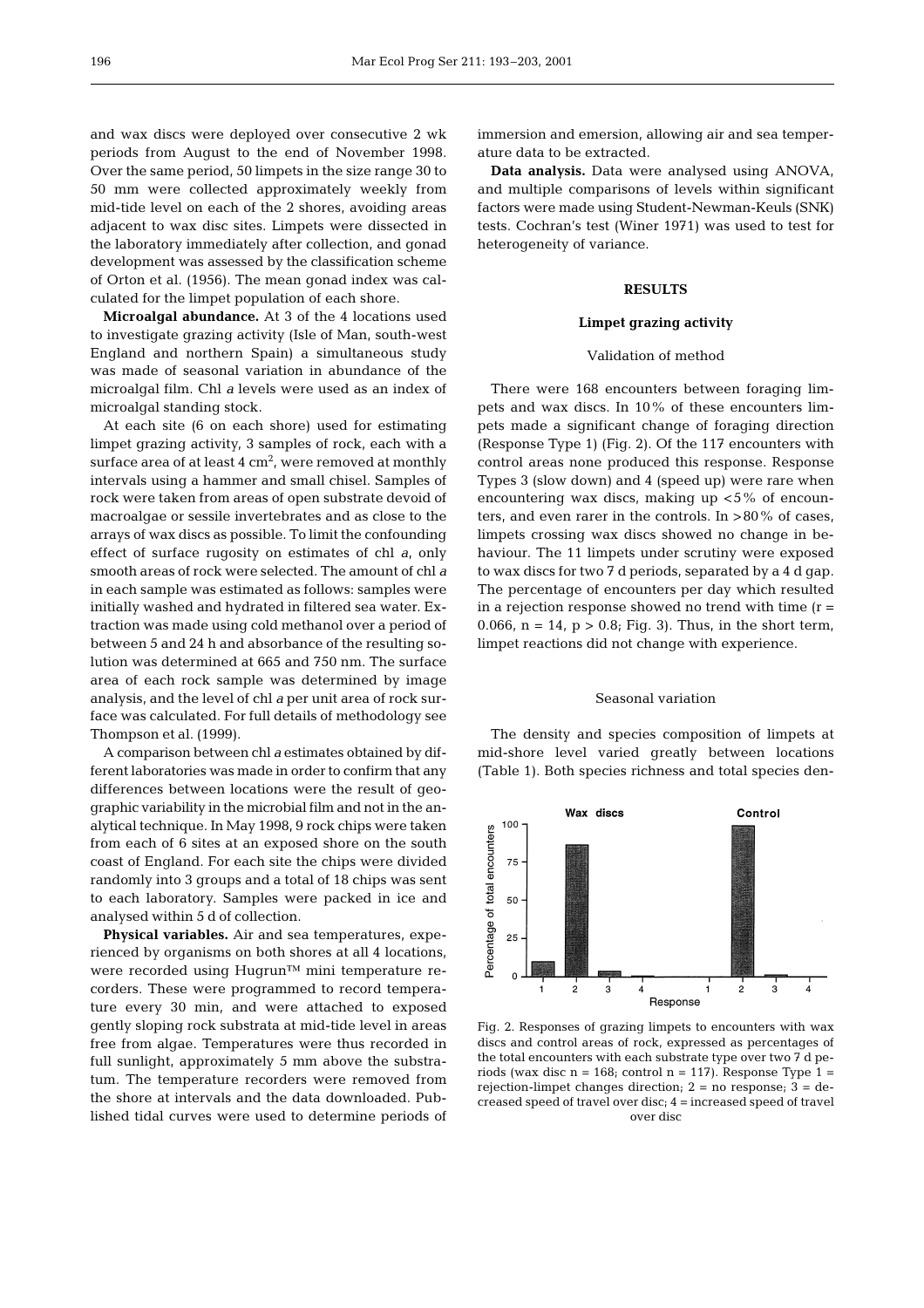

Fig. 3. Percentage of encounters classed as Type 1 (rejection) between grazing limpets and wax discs for each day over an 18 d period (two 7 d periods of video footage separated by 4 d)

sity increased from north to south. None of the locations showed seasonal trends in limpet density, although temporal variability was evident (Fig. 4). For example, in northern Spain the limited data set indicated a lower abundance during autumn on 1 shore. However, no relationship between the pattern of grazing revealed by wax discs (see below) and limpet density was evident at any location.

Seasonal variation in the area of wax disc scraped is summarised in Fig. 5. In the Isle of Man and south-west England, there were distinct seasonal changes in the level of limpet grazing which were consistent between the 2 shores at each location (Fig. 5). These 2 northerly locations showed a similar seasonal pattern, with lowest levels in late winter (January/February). Grazing intensity was higher during the rest of the year, with peaks in the early summer (only in 1998 in the Isle of Man) and late autumn. In south-west Portugal, the seasonal pattern of grazing was less clear but showed

Table 1. Density  $(m^{-2})$  of limpet species found at mid-shore level on the 2 exposed shores at each location

| Location    | <b>Species</b>       | Shore 1 | Shore 2 |
|-------------|----------------------|---------|---------|
| Isle of Man | Patella vulgata      | 27.1    | 30.8    |
| SW England  | Patella vulgata      | 82.2    | 115.4   |
|             | Patella depressa     | 43.8    | 40.2    |
| N Spain     | Patella vulgata      | 47.2    | 34 .8   |
|             | Patella depressa     | 200.8   | 149.2   |
| SW Portugal | Patella vulgata      | 0.8     | 2.0     |
|             | Patella depressa     | 200.4   | 228.4   |
|             | Patella aspera       | 2.8     | 1.6     |
|             | Patella rustica      | 0.3     | 0       |
|             | Siphonaria pectinata | 47.2    | 21.2    |



Fig. 4. Mean density of limpets per  $m<sup>2</sup>$  at mid-tide level throughout the period of study on the 2 shores at each location. Note different scale for Isle of Man. Error bars =  $\pm 1$  SE

similarities to that in Britain, with a gradual increase through the summer to a peak in late autumn, followed by a gradual decline into early spring. In northern Spain, changes in grazing activity occurred, but there was no consistent pattern between the 2 shores.

Examination of the relationship between grazing activity and monthly mean sea temperature in the intertidal zone showed a significant correlation (1 tailed test) in south-west England ( $r = 0.72$ ,  $n = 16$ ,  $p <$ 0.01), the Isle of Man ( $r = 0.512$ ,  $n = 14$ ,  $p < 0.05$ ) but not northern Spain ( $r = -0.41$ ,  $n = 16$ ,  $p > 0.05$ ). In southwest Portugal, insufficient temperature data were collected to allow analysis.

The level of grazing, averaged over a 12 mo period (May 1997 to April 1998), showed distinct differences be-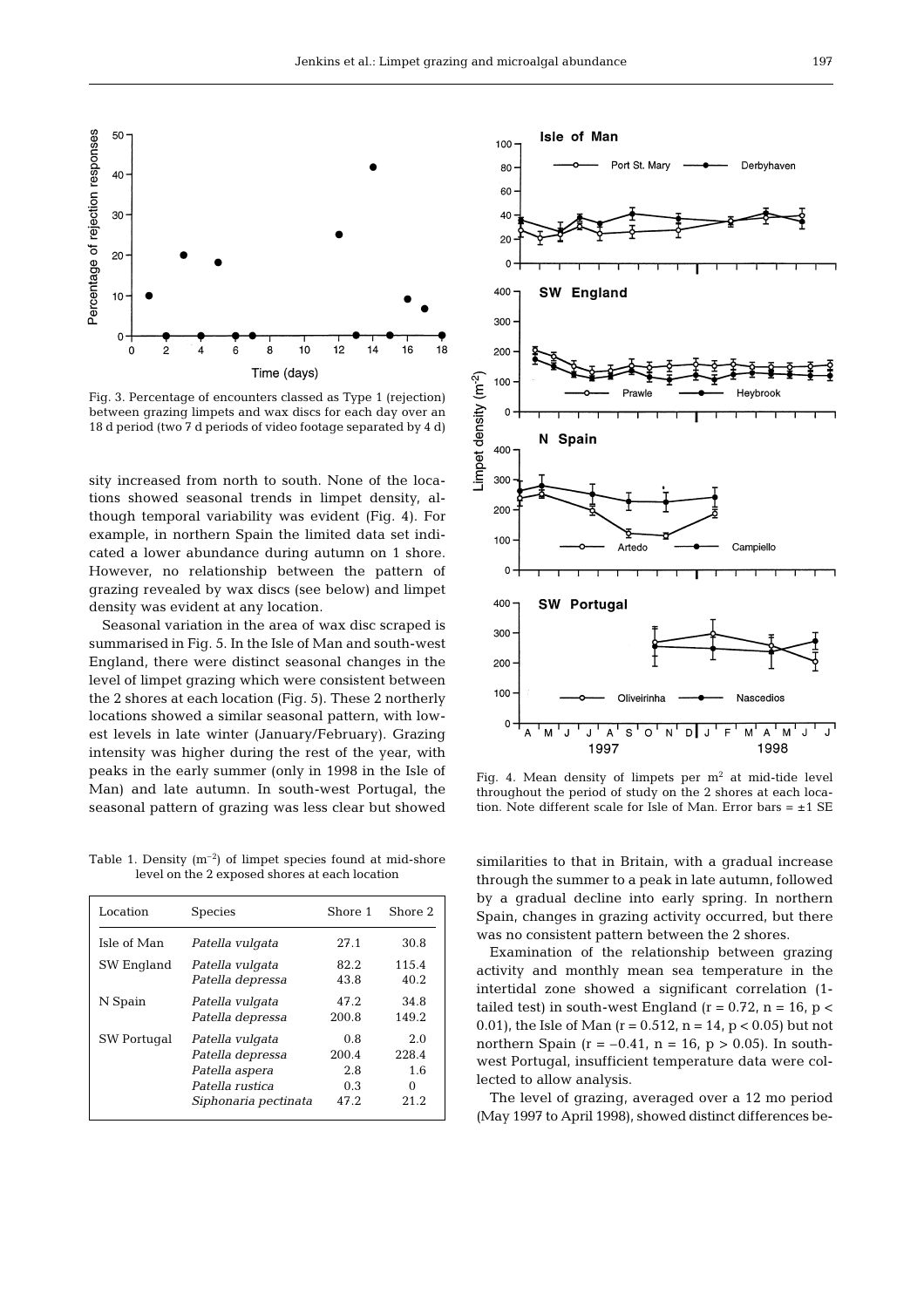| Source                                                 | df | МS   | F                              | p                   | $F$ ratio vs |
|--------------------------------------------------------|----|------|--------------------------------|---------------------|--------------|
| Location                                               | 3  | 2.98 | 20.03                          | < 0.01              | Sh (Lo)      |
| Shore (Location)                                       | 4  | 0.15 | 4.33                           | < 0.01              | Res          |
| Residual                                               | 40 | 0.03 |                                |                     |              |
| <b>SNK</b> tests                                       |    |      |                                |                     |              |
| Location $SE = 0.1114$                                 |    |      | Shore (Location) $SE = 0.0757$ |                     |              |
| $SW$ Portugal $> SW$ England $>$ Isle of Man = N Spain |    |      | Isle of Man                    | Shore $1 =$ Shore 2 |              |
|                                                        |    |      | SW England                     | Shore $1 =$ Shore 2 |              |
|                                                        |    |      | N Spain                        | Shore $1 <$ Shore 2 |              |
|                                                        |    |      | SW Portugal                    | Shore $1 =$ Shore 2 |              |

Table 2. ANOVA of mean level of limpet grazing activity over period May 1997 to April 1998 between 4 European locations. Cochran's test: *C* = 0.317, p > 0.05. Sh: shore; Lo: location; Res: residual



Fig. 5. Variation in grazing activity of limpets on the 2 shores at each location over 15 mo. Each point represents the estimate of grazing activity over a 2 wk period and is the mean of 6 sites. Note different scale for Isle of Man. Error bars ±1 SE

tween locations (Table 2). Levels were significantly higher in south-west Portugal than any other location (mean 66%), and in south-west England grazing activity (mean 42%) was significantly higher than in both the Isle of Man (mean 26%) and northern Spain (mean 23%). Significant differences between shores within each location occurred only in northern Spain (Table 2).

## Relationship with reproductive cycle

The potential link between grazing activity and development of the gonad in *Patella vulgata* was examined on the Isle of Man in the autumn and early winter of 1998. The mean gonad index increased steadily through August and September and peaked in early October (Fig. 6). A dramatic decline occurred at the end of that month on both shores investigated, indicating the time of peak spawning. The grazing activity over this period differed between the 2 shores (Fig. 6). At Port St Mary, grazing levels were roughly constant until the middle of October. The 2 wk period at the end of this month saw grazing activity increase from 29 to 43%, coinciding with the decline in mean gonad index. At Derbyhaven there was no corresponding rapid increase in grazing activity, although the decline in mean gonad index did coincide with the start of a gradual increase.

## **Microalgal abundance**

As a calibration exercise, the chl *a* content of replicate samples from the English south coast was determined by the laboratories on the Isle of Man, in southwest England and northern Spain. The 3 rock chips from each of 6 sites were treated as sub-samples and used to calculate a mean value from each site. Oneway ANOVA revealed no difference in the estimates of chl *a* concentration between the 3 laboratories  $(df<sub>2,15</sub>;$  $F = 1.317$ ;  $p > 0.25$ ; Fig. 7).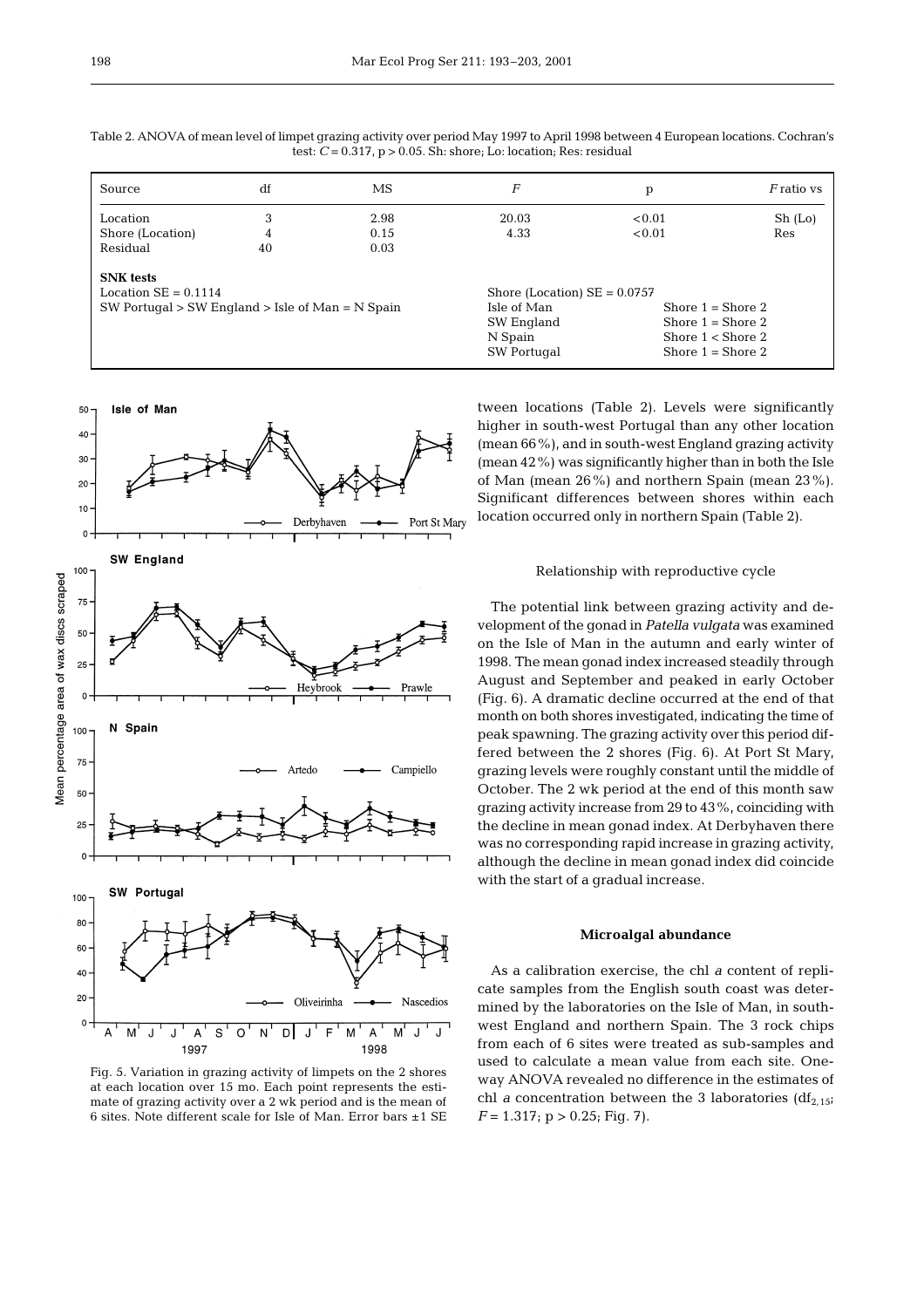

Fig. 6. *Patella vulgata* at 2 shores. Level of gonad development and grazing activity in mid-shore populations on the Isle of Man. Mean gonad index was calculated for individuals with shell length of 30 to 50 mm. Each estimate of grazing activity is plotted at the end of the 2 wk period to which it applies. Error bars  $= \pm 1$  SE

The amount of chl *a* per unit area of rock surface showed a clear seasonal pattern in the Isle of Man and south-west England (Fig. 8)—levels were generally high in winter and low in summer. The pattern in northern Spain was less clear. Data from previous studies at midtide level on 1 shore in the Isle of Man (Hill & Hawkins 1991, Thompson 1996) identified a summer period (June to August) as characterised by low chlorophyll levels, and a winter period (December to February) characterised by high levels. Chlorophyll data from 3 sample times during each of these *a priori* selected periods allows a formal comparison of chl *a* levels between seasons using ANOVA (see Morrisey et al. 1992). A mixed-model nested design was used with 4 factors: location (fixed), shore nested within location (random), season (fixed) and date nested within season (random) (Table 3). Post-hoc pooling was utilised to remove non-significant terms (p > 0.25) to increase power and provide tests for certain factors (Underwood 1997). There was a significant interaction between both location and season and location and date, indicating that the effect of location varied with time. SNK tests of the interaction between location and season (Table 3, Fig. 9) show that at all 3 locations chl *a* concentration was greater in the winter than the summer. Comparison between locations in the summer showed significantly greater chl *a* concentration in the most northerly location, the Isle of Man, compared to south-west England and northern Spain (Fig. 9). In the winter, both the Isle of Man and south-west England showed higher levels than northern Spain. Thus, there was a switch in the groupings of locations between summer and winter: south-west England was grouped with the northerly location, the Isle of Man, in winter, but with the southerly location, northern Spain, in the summer.

In addition to this formal comparison, the shape of the curves generated by approximate monthly sampling is of interest. South-west England showed a much longer summer minimum than the Isle of Man. Chl *a* levels remained low and approximately constant from April to September 1997. In addition, the switch from summer minimum to autumn/winter maximum was faster in south-west England. On 1 shore (Heybrook) there was a 3-fold increase in mean chl *a* within a month. On the Isle of Man changes were slower and more continuous, and in northern Spain even more so.

The relationship between microalgal abundance and the physical environment was examined by carrying out correlations between monthly levels of chl *a* and maximum air tem-

perature, mean sea temperature and mean sunshine hours. Chl *a* levels displayed significant negative correlations with the monthly maximum air temperature at all 3 locations, with mean number of sunshine hours only in south-west England and with mean sea temperature in the Isle of Man and northern Spain (Table 4). There was no significant relationship between chl *a* levels and limpet grazing activity at any location (Table 4).

## **DISCUSSION**

## **Grazing intensity**

The method used to evaluate limpet grazing activity allows investigation over much larger spatial and



Fig. 7. Mean chlorophyll *a* concentrations on rock chips taken from 6 patches on an exposed shore on the south coast of England and analysed at laboratories in the Isle of Man, southwest England and northern Spain. Error bars  $= +1$  SE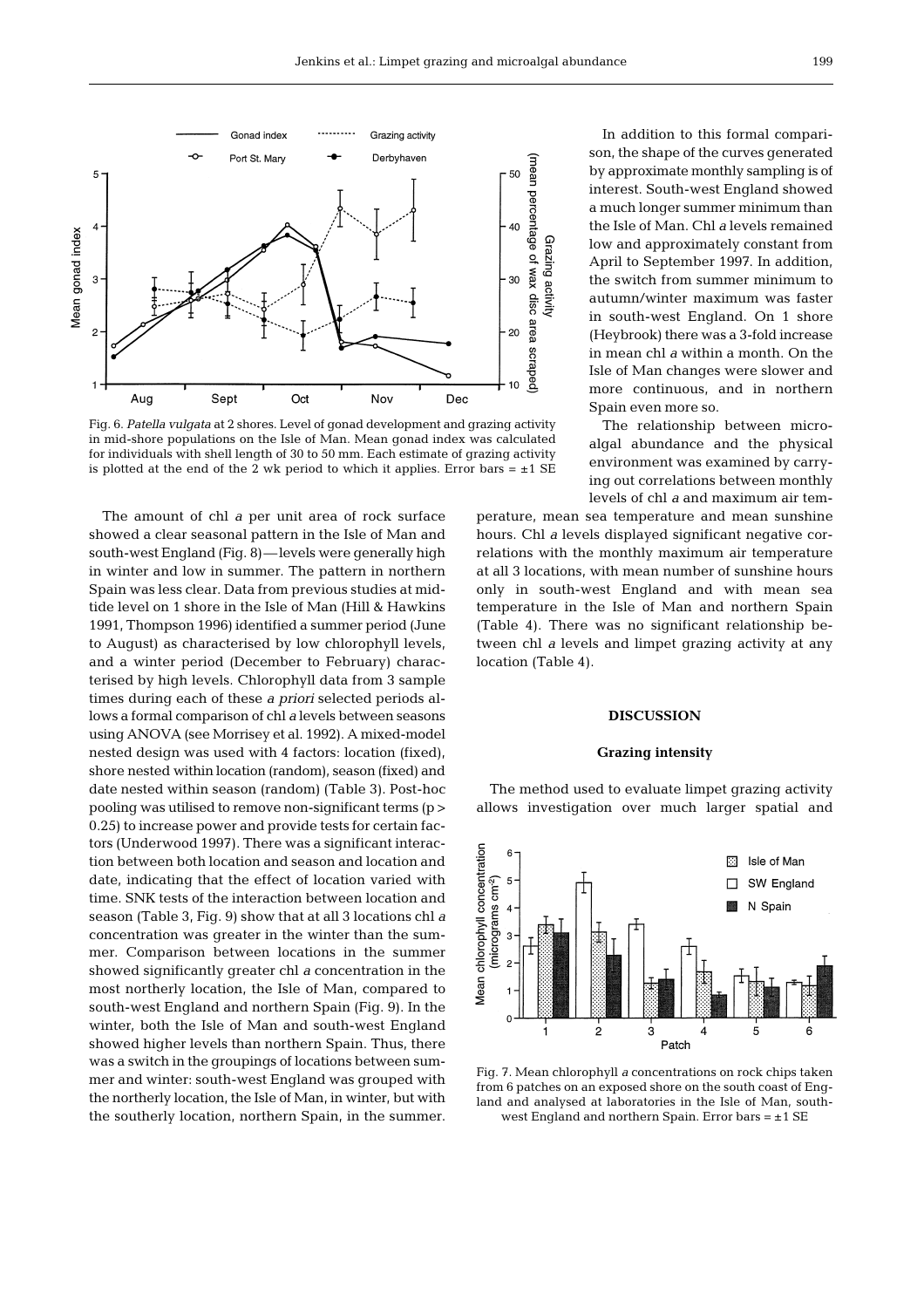| Source                                                | df             | MS.    | $\overline{F}$ | p               | <i>F</i> ratio vs        |  |
|-------------------------------------------------------|----------------|--------|----------------|-----------------|--------------------------|--|
| Location                                              | 2              | 124.61 |                |                 | No test                  |  |
| Shore (Location)                                      | 3              | 7.26   | 7.36           | < 0.005         | Da $(Se) \times Sh$ (Lo) |  |
| Season                                                |                | 436.46 |                |                 | No test                  |  |
| Date (Season)                                         | 4              | 2.74   | 2.78           | > 0.05          | Da $(Se) \times Sh$ (Lo) |  |
| Location $\times$ Season                              | $\overline{2}$ | 46.46  | 37.77          | < 0.001         | Pooled data              |  |
| $Location \times Date$ (Season)                       | 8              | 2.64   | 2.15           | < 0.05          | Pooled data              |  |
| Season $\times$ Shore (Location)                      | 3              | 1.53   | 1.55           | > 0.25          | Da $(Se) \times Sh$ (Lo) |  |
| Date (Season) $\times$ Shore (Location)               | 12             | 0.99   | 0.8            | > 0.6           | Res                      |  |
| Residual                                              | 180            | 1.24   |                |                 |                          |  |
| Pooled data                                           | 195            | 1.23   |                |                 |                          |  |
| SNK tests of Location $\times$ Season<br>$SE = 0.185$ |                |        |                |                 |                          |  |
| Isle of $Man > SW$ England = N Spain<br>Summer        |                |        | Isle of Man    | Winter > Summer |                          |  |
| Isle of $Man = SW England > N$ Spain<br>Winter        |                |        | SW England     | Winter > Summer |                          |  |
|                                                       |                |        | N Spain        |                 | Winter > Summer          |  |

Table 3. ANOVA of chlorophyll *a* levels at 4 European locations in summer and winter. Cochran's test:  $C = 0.1187$ ,  $p > 0.05$ . Da: date; Se: season; Sh: shore; Lo: location; Res: residual. Both Se × Sh (Lo) and Da (Se) × Sh (Lo) were non-significant (p > 0.25) and were thus pooled with the residual to increase the power of the test for Lo  $\times$  Da (Se) and provide a test for Lo  $\times$  Se

temporal scales than is possible with more conventional techniques of direct observation (e.g. Hartnoll & Wright 1977, Little et al. 1990) or those techniques requiring sophisticated recording equipment (e.g. Della Santina et al. 1994). The main uncertainty for the wax disc method is whether the limpet alters behaviour when encountering wax discs during foraging. Our



Fig. 8. Mean chlorophyll *a* concentrations on rock chips from 2 exposed rocky shores at each of 3 locations over 15 mo. Error bars  $= \pm 1$  SE

video studies confirmed that <15% of limpets changed speed or direction on encountering a disc, suggesting only a small potential underestimate of the area of rock surface grazed.

At 3 of the 4 locations there were distinct seasonal changes in the level of grazing intensity, which were consistent between shores. Such changes could result from 2 factors: seasonal changes in the abundance of limpets, or changes in the level of foraging activity by individual limpets. The first of these is not supported by this work. There was no relationship between changes in limpet density and foraging activity. Thus, the seasonal changes in grazing intensity observed were a result of changes in the level of foraging behaviour of individual limpets.

Of the 4 locations studied, the Isle of Man, southwest England and south-west Portugal all showed a



Fig. 9. Mean chlorophyll *a* concentrations on rock chips at 3 locations for each of 2 seasons, summer and winter. Error  $bars = ±1 SE$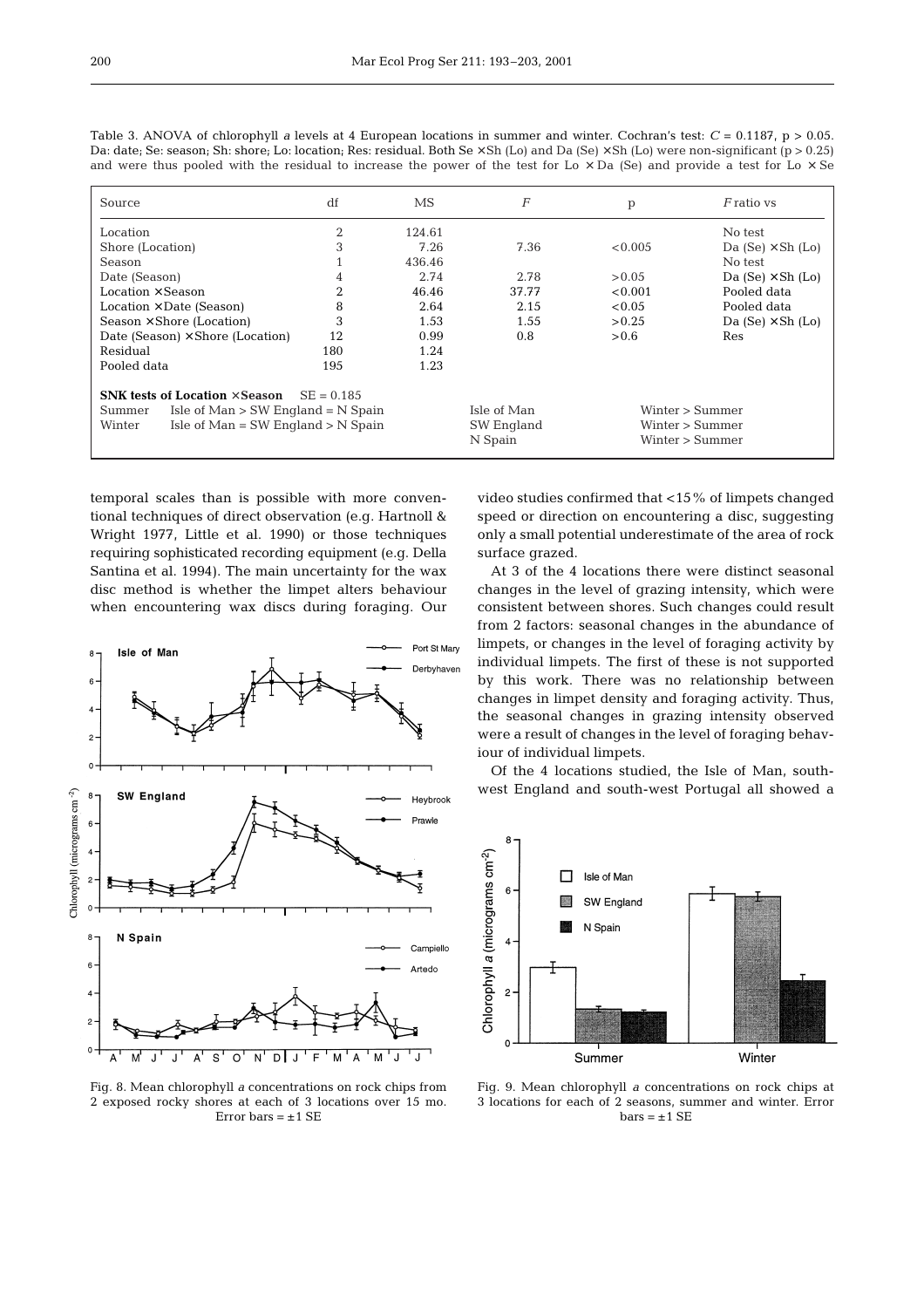201

Table 4. Pearson's correlation coefficients for comparisons between monthly measures of microalgal abundance (chlorophyll *a* concentration) and various physical and biological variables. Bonferroni corrected probabilities are shown for multiple tests within each location. ns: not significant;  $p < 0.05$ 

|                        | Max. air  | Mean sea<br>temperature temperature | Mean<br>sunshine<br>hours | Limpet<br>qrazinq<br>activity |
|------------------------|-----------|-------------------------------------|---------------------------|-------------------------------|
| Isle of Man $(n = 14)$ | $-0.683*$ | $-0.826*$                           | $-0.613$ ns               | $-0.173$ ns                   |
| SW England $(n = 16)$  | $-0.826*$ | $-0.558$ ns                         | $-0.890*$                 | $-0.565$ ns                   |
| N Spain $(n = 16)$     | $-0.751*$ | $-0.649*$                           | $-0.521$ ns               | $0.510$ ns                    |

high degree of consistency in grazing activity between shores and a clear seasonal trend. In contrast, in northern Spain there was large variability between shores and no seasonal pattern. At this location, sampling of wax discs was hindered by the high frequency of marks made by crabs *Pachygrapsus marmoratus* and topshells *Gibbula* spp. This may have prevented clear results from being obtained. At the 3 locations where results were clear, grazing activity was lowest in late winter (or early spring in the case of south-west Portugal) and higher during the rest of the year. Peak grazing activity tended to occur in early summer and late autumn/early winter. A significant relationship between mean sea temperature and grazing activity was found in south-west England and the Isle of Man, but not in northern Spain. In south-west Portugal there were insufficient temperature data to determine a relationship.

Temperature has a profound effect on the physiological functions of marine organisms, and is particularly important in the intertidal zone, where the range of temperatures experienced is large. Most studies of feeding rate variation in intertidal organisms have concentrated on suspension feeders (see Newell & Branch 1980 for review). In gastropod molluscs, radular activity has been used as an index of feeding rate, and a direct relationship between temperature and radula rasping rate been shown for *Littorina littorea* (Newell et al. 1971) and the patellid limpet *Cellana ornata* (Boyden & Zeldis 1979). The index of grazing activity used in this study will be influenced by rasping rate, but also includes other variables such as frequency of foraging, which may not show such a direct relationship with temperature. For example the seasonal occurrence of rough seas, variability in abundance or activity of predators, extremes of air temperature at low water, and the breeding cycle may all disrupt a simple relationship between grazing activity and sea temperature. Orton et al. (1956) speculated that in the latter stages of gonad development in *Patella vulgata*, feeding activity is reduced or even stopped owing to the pressure exerted on surrounding tissues by the developing gonad. However, prior to our study, no experimental work has tested this hypothesis. Our observations of grazing activity and reproductive stage in *P. vulgata* on the Isle of Man, although not conclusive, do strongly suggest that large ripe gonads inhibit grazing. On both shores studied, spawning was followed by an increase in grazing activity.

Mean annual grazing level, indicated by the average monthly value of wax discs scraped, increased from 26% in the Isle of Man to 42% in south-west England and

66% in south-west Portugal. The results for northern Spain at 23% do not fit this trend, but this is probably explained by the sampling difficulties discussed above. Differences between locations may be explained by the large differences in density of limpets. Mean densities increase from 29  $\mathrm{m}^{-2}$  in the Isle of Man to 141  $\mathrm{m}^{-2}$ in south-west England and  $251 \text{ m}^{-2}$  in south-west Portugal. Biomass (for which data are not available) as well as number is important, but the trend is clear. Another factor is the trend of annual activity. Moving southwards there is evidence to suggest that the period of late winter/early spring reduction in grazing becomes shorter and the period of high activity longer and more sustained. It would seem that towards the south there are more limpets of more species and they are feeding actively for more of the year. This observation supports the generally held but untested view of a latitudinal gradient in the balance between grazers and algae in the north-east Atlantic (Ballantine 1961, Hawkins et al. 1992); large fucoid algae which predominate in the north of Europe become increasingly restricted to sheltered shores at lower latitudes.

# **Microalgal abundance**

In considering patterns of microalgal abundance (standing stock) in relation to grazer density and activity, it must be noted that a proper measure of food supply should ideally incorporate both standing stock and production (Underwood 1984a). Unfortunately there are serious difficulties in accurately assessing epilithic microalgal production in the field. The accumulation of chlorophyll on scraped or burnt areas (Workman 1983, Bosman & Hockey 1988, Dye & White 1991) or on artificial settlement surfaces (Bustamante et al. 1995) has been used as an index of microalgal production but such estimates are unduly influenced by the development of early macroalgal stages and variation in recruitment of microalgae. Given the difficulties in obtaining meaningful estimates of microalgal production, measures of standing stock were used.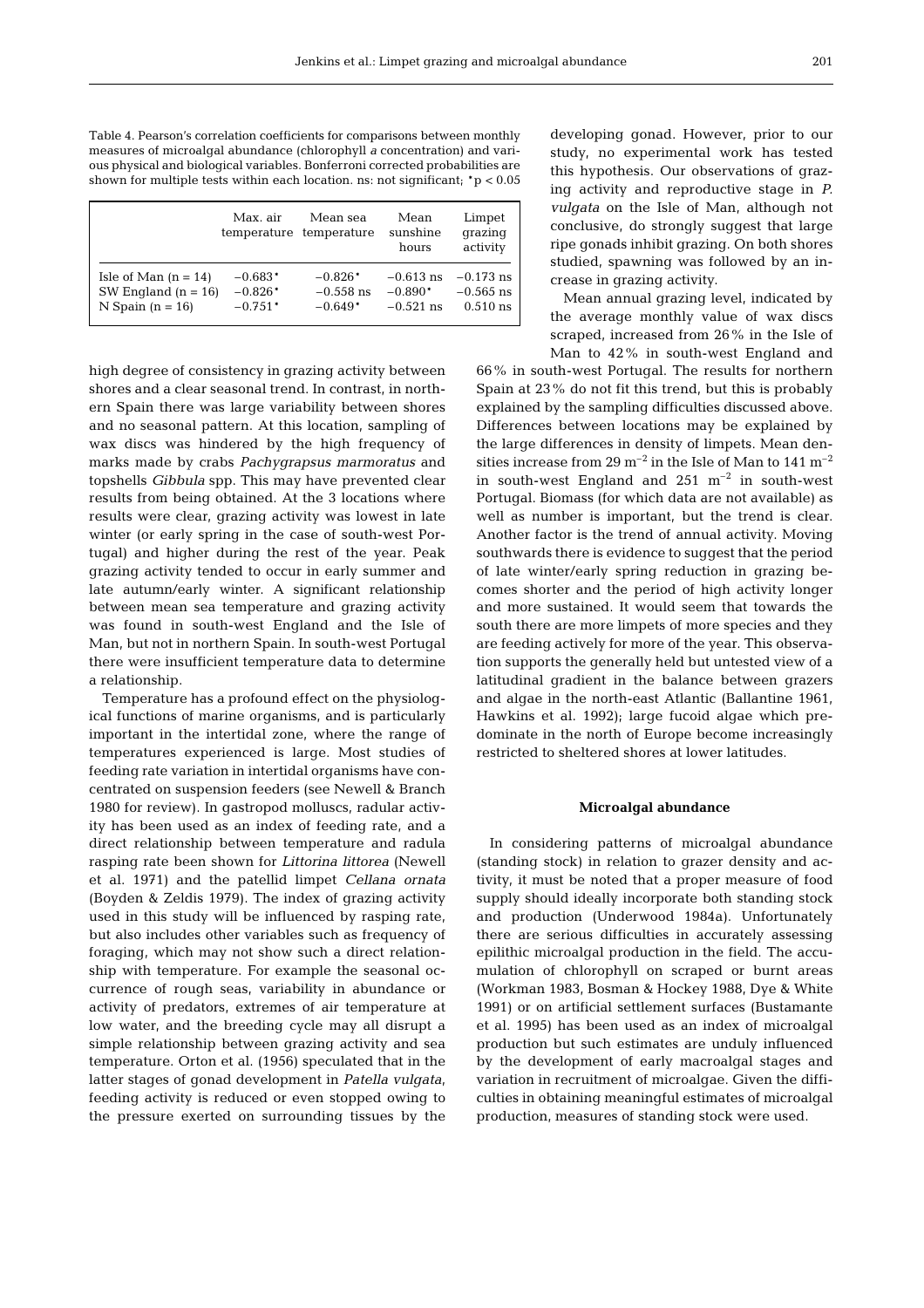Seasonal variation in standing stock of microalgae was found at all 3 locations examined, the Isle of Man, south-west England and northern Spain. Thus, over the latitudinal gradient studied the general observation made by a number of earlier studies (Aleem 1950, Nicotri 1977, Underwood 1984a, MacLulich 1987, Fuji et al. 1991, Hill & Hawkins 1991, Thompson 1996) of greater epilithic microalgal standing stock in winter compared to summer appears valid. We recorded consistency of pattern over both large (among locations) and small (between shores) scales.

There is a clear need for manipulative experimental studies to determine the causative factors of such seasonal variation. Examination of the relationship between physical variables and microalgal abundance can give valuable insight into where such studies should be focused. We found a significant inverse correlation of microalgal abundance with maximum monthly air temperatures at all locations, and with mean monthly sunshine hours in the south-west of England, indicating the potential importance to microalgal productivity of conditions during the period of emersion (see Aleem 1950, Castenholz 1963, Lamontagne et al. 1989). Interestingly, there was no significant relationship between limpet grazing activity and standing stock at any location. Limpet grazing is of paramount importance in controlling macroalgal colonisation of exposed mid-shore sites (see Hawkins & Hartnoll 1983 for review), but clearly patterns of microalgal abundance are not controlled solely by limpets.

There was a general decline in microalgal abundance with decreasing latitude. Both the increase in the diversity and density of limpet grazers and the increasingly harsh summer conditions further south in Europe could be potential causative factors. Differences between locations varied with season. In the summer, the standing stock in the Isle of Man was significantly greater than in south-west England and northern Spain, which showed equivalent levels. These groupings altered in the winter when standing stock in south-west England became equivalent to the Isle of Man and higher than northern Spain. Thus, south-west England behaved similarly to the northern location in winter but to the southerly location in summer, reflecting its position on the border of 2 biogeographical zones (Lewis 1964, Southward et al. 1995). The relative abundance of organisms living within microbial films has been shown to vary among locations and seasons. For example, in the Isle of Man and southern England, diatoms were rare during the summertime but cyanobacteria were present throughout the year (Aleem 1950, Hill & Hawkins 1991, Thompson 1996). In the tropics, cyanobacteria were the dominant microorganisms and were most abundant during the winter (Nagarkar & Williams 1999). The chlorophyll extraction methods used in this study provided a reliable index of microbial standing stock (Underwood 1984a, Fuji et al. 1991, Hill & Hawkins 1991), but could not provide information on changes in species composition. A much more informative assessment of temporal and spatial variability in microbial communities could be obtained by direct observation using scanning electron microscopy or confocal microscopy (Norton et al. 1998). This was beyond the resources of the present broad-scale study, but should ideally be measured in parallel with standing stock during future investigations.

In summary, we have demonstrated seasonal variability in microalgal abundance over a large geographic scale, from the Isle of Man to northern Spain. There was also a clear decline in microalgal abundance with decreasing latitude. Seasonal variability in limpet grazing effort was demonstrated at 3 out of 4 locations, but no relationship between grazing effort and microalgal abundance was apparent. This study has demonstrated a high degree of generality for seasonal patterns of microalgal abundance and herbivory in microphagous gastropods on intertidal rocky shores on the Atlantic coast of Europe.

*Acknowledgements.* This study was supported by the Mast III Project EUROROCK MAS3-CT95-0012. R.C.T. was supported by Leverhulme Grant F/180/AO and M.F.R. by Grundy Educational Trust and the Richard Nevitt Fund. Thanks to Lisandro Benedetti-Cecchi for helpful advice on data analysis and to Luis Branco for technical assistance in Portugal. The manuscript was substantially improved by the comments of 4 referees.

#### LITERATURE CITED

- Aleem AA (1950) Distribution and ecology of British marine littoral diatoms. J Ecol 38:75–106
- Arrontes J (1993) Nature of the distributional boundary of *Fucus serratus* on the north shore of Spain. Mar Ecol Prog Ser 93:183–193
- Ballantine WJ (1961) A biologically defined exposure scale for the comparative description of rocky shores. Field Stud 1:  $1 - 19$
- Bosman AL, Hockey PAR (1988) Life-history patterns of populations of the limpet *Patella granularis*: the dominant roles of food supply and mortality rate. Oecologia 75:412–419
- Boyden CR, Zeldis JR (1979) Preliminary observations using an attached microphone sensor to study feeding behaviour of an intertidal limpet. Estuar Coast Mar Sci 9: 759–769
- Branch GM, Branch ML (1980) Competition in *Bembicium auratum* (Gastropoda) and its effect on microalgal standing stock in mangrove muds. Oecologia 46:106–114
- Bustamante RH, Branch GM, Eekhout S, Robertson B, Zoutendyk P, Schleyer M, Dye A, Hanekom N, Keats D, Jurd M, McQuaid C (1995) Gradients of intertidal primary productivity around the coast of South Africa and their relationships with consumer biomass. Oecologia 102:189–201
- Castenholz RW (1963) An experimental study of the vertical